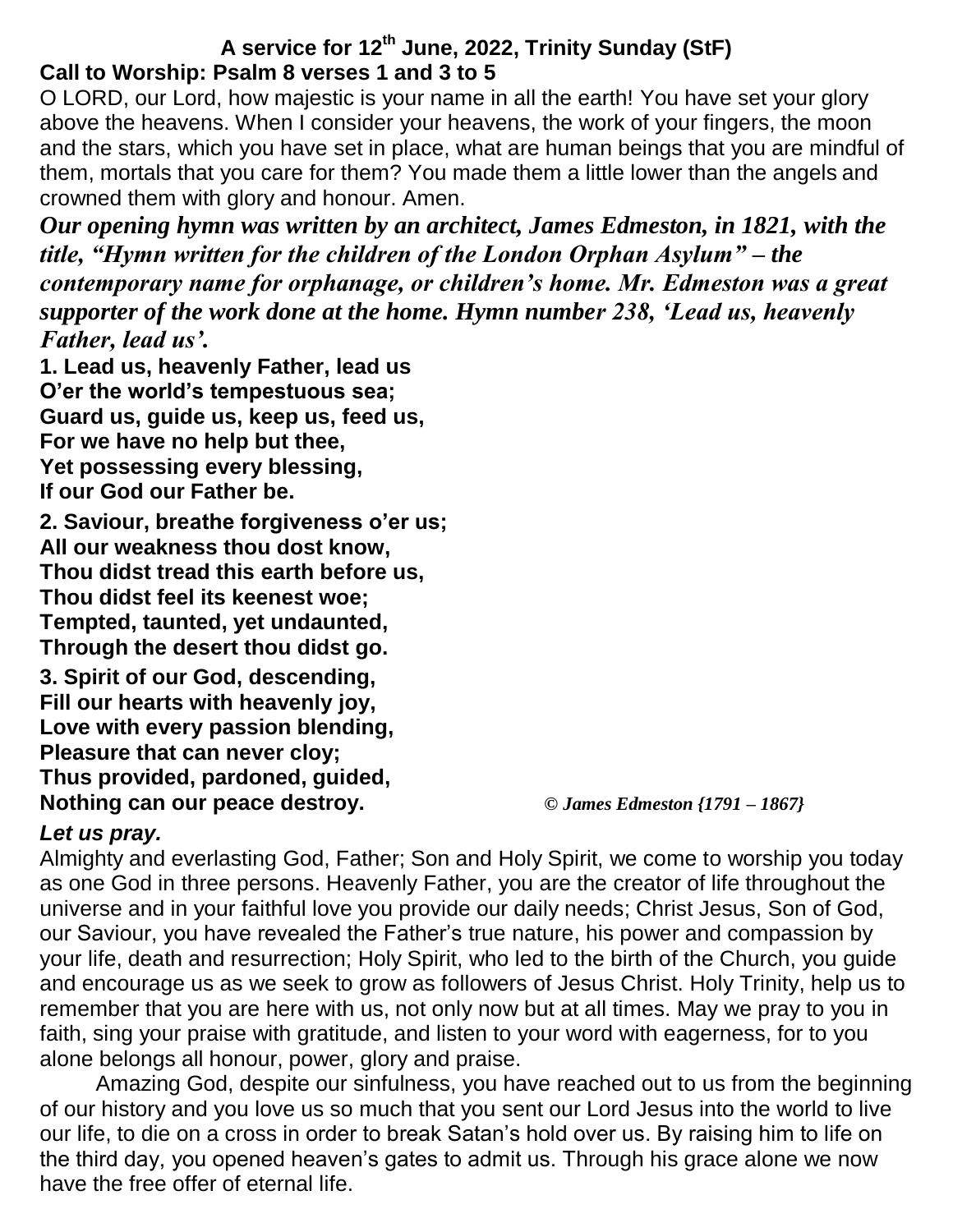So, Lord we thank you for this beautiful world, for all the good things that we enjoy, including challenges and experiences that have helped to form our character and brought us fulfilment.

However, merciful God, in the face of your holiness, we know we have fallen short of what you would have us be. In sadness we admit that we have sinned against you and our neighbours in what we have thought, said and done. We are truly sorry and turn away from what is wrong, asking you to forgive us for the sake of your Son, Jesus Christ our Lord.

Lord of all, you hear and answer our prayers, so we trust that you have indeed pardoned us and have granted us a new start. May the Holy Spirit enable us to love and serve both you and our neighbours as you call us to, warm-heartedly and joyfully, in Jesus' beautiful name. Amen.

### *As our Saviour taught his disciples, we pray:*

**Our Father, who art in heaven, hallowed be thy Name; thy kingdom come; thy will be done; on earth as it is in heaven. Give us this day our daily bread. And forgive us our trespasses, as we forgive those who trespass against us. And lead us not into temptation; but deliver us from evil. For thine is the kingdom, the power, and the glory, for ever and ever. Amen.**

*Qadosh, qadosh, qadosh, Eloihim. Orthodox Jews begin their worship with these words – holy, holy, holy, for God is indeed holy. A Bishop of Ceylon, Rt. Revd. Reginald Heber wrote our next hymn in 1826, shortly before his death. We shall sing hymn number 7, 'Holy, holy, holy, Lord God Almighty!'* **1. Holy, holy, holy! Lord God Almighty! Early in the morning our song shall rise to Thee; Holy, holy, holy! merciful and mighty! God in Three persons, blessed Trinity.**

**2. Holy, holy, holy! all the saints adore Thee, Casting down their golden crowns around the glassy sea; Cherubim and seraphim falling down before Thee, Who wert, and art, and evermore shalt be.**

**3. Holy, holy, holy! Though the darkness hide Thee, Though the eye of sinful man thy glory may not see; Only Thou art holy! there is none beside Thee, Perfect in power, in love, and purity.**

**4. Holy, holy, holy! Lord God Almighty! All Thy works shall praise Thy name, in earth, and sky, and sea; Holy, holy, holy! merciful and mighty! God in Three persons, blessed Trinity.** *© R. Heber (1783 – 1826)*

### *We come now to our prayers of intercession. Let us pray.*

Loving God, although the world in which we live is wonderful and self-sustaining, the news we hear speaks of its brokenness and daunts our spirits. Nevertheless, we believe that all things are possible for you, so whilst we offer ourselves to do what we can to ensure the wellbeing of our neighbours, we turn to you in situations that are beyond our power, asking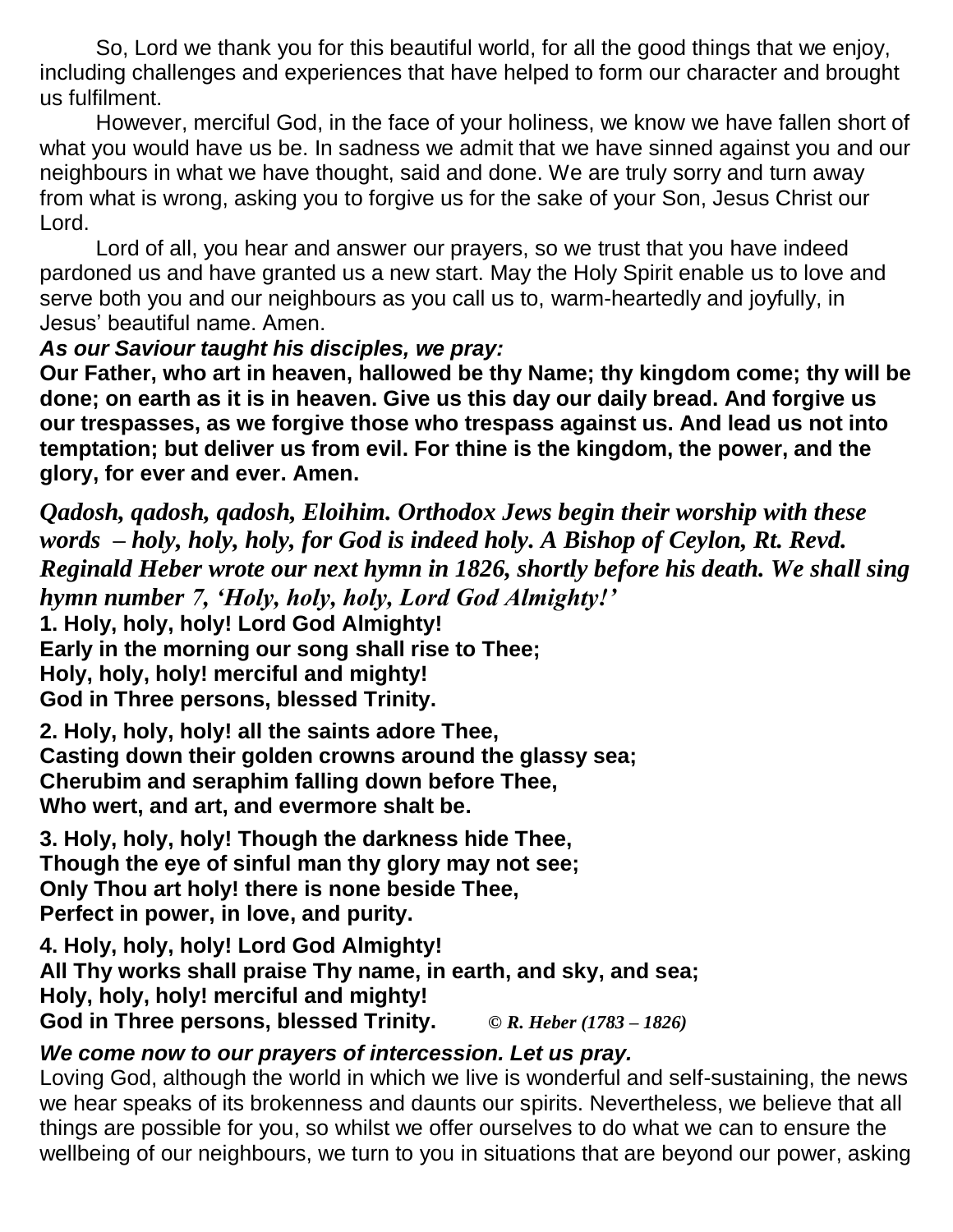that you will reach out in mercy to rectify the results of mankind's cruelty, folly, exploitation and indifference which result in so much suffering around the world.

We pray for all churches in our city and, indeed, for the World Church, as we celebrate its birth two thousand years ago. Teach us to speak of the grace and glory of Christ Jesus with one voice and serve him in unity of mission. May the Spirit of truth and love empower us to bear the gospel light to this suffering and sin-darkened world. Renew and invigorate our calling as we seek new ways to serve our communities as we emerge from the dark shadow of Coronavirus.

God of Shalom, we pray for peace throughout the world, though our attention is concentrated at present upon the invasion of Ukraine by Russia.

In your mercy Lord, bring about a negotiated peace that enable Ukraine to continue as a sovereign democracy. Reach out to the Ukrainian people, from President Zelenskyy and his advisors, the armed forces and militia, that they may remain steadfast, courageous and undaunted, so they will be able to resist Russia's might and frustrate the Kremlin's aims. We pray for the civilians, mainly women, children, the elderly and disabled, who are trapped in cities that are being bombarded by Russian forces. Hold them close in your care that they may be comforted and protected. May friendly countries provide support not only during the war, but for the time it takes to rebuild Ukraine from the ashes of destruction. Remember, too, Ukrainian refugees, who are fleeing to friendly countries. Bless those lands and people who offer shelter and support for as long as it is needed and may their compassion ease the trauma of the refugees.

Gracious Lord, inspire and guide the leaders of all nations and opposition groups in the way of peace. Teach them to eschew the use of violence to achieve their aims: instead may they seek to follow the way of justice, mercy and peace. Teach us also to act justly and to care for our neighbours, especially people whom we find it difficult to like.

Lord, we pray for people who campaign for a fair and proper use of the world's resources, including the distribution of vaccines to impoverished countries where COVID19 is rampant and vaccines to counteract the outbreak of monkeypox. We pray for organizations like All We Can and Christian Aid that are working to provide desperatelyneeded aid to famine-stricken Afghanistan, Ethiopia, Sudan and Yemen that they receive the support they need.

We pray, too, for people in this country who are struggling to live as the cost of energy, fuel and food increases to record levels. We thank you for those who supply and run food banks and for organisations like the Salvation Army which help the poor. Guide the Government, business leaders and local councils to find ways of helping the poor.

We pray for neighbours who are sick in body, mind or spirit; those who are in any kind of need or trouble; neighbours who are living with depression or whose relationships have broken down and everybody who mourns the loss of somebody dear, particularly everybody who has been unable to mark their loved-one's passing because of restrictions at funerals and gatherings. Lord, help us to offer them both practical support and friendship, but warm them with your love, so they may find comfort, healing, courage and enduring peace.

Abba, Father God, look upon us, our families and our friends with compassion. Teach us to bring the light of the gospel message into the darkest corners of your kingdom for as long as we live, in the glorious name of our Saviour Jesus Christ. Amen.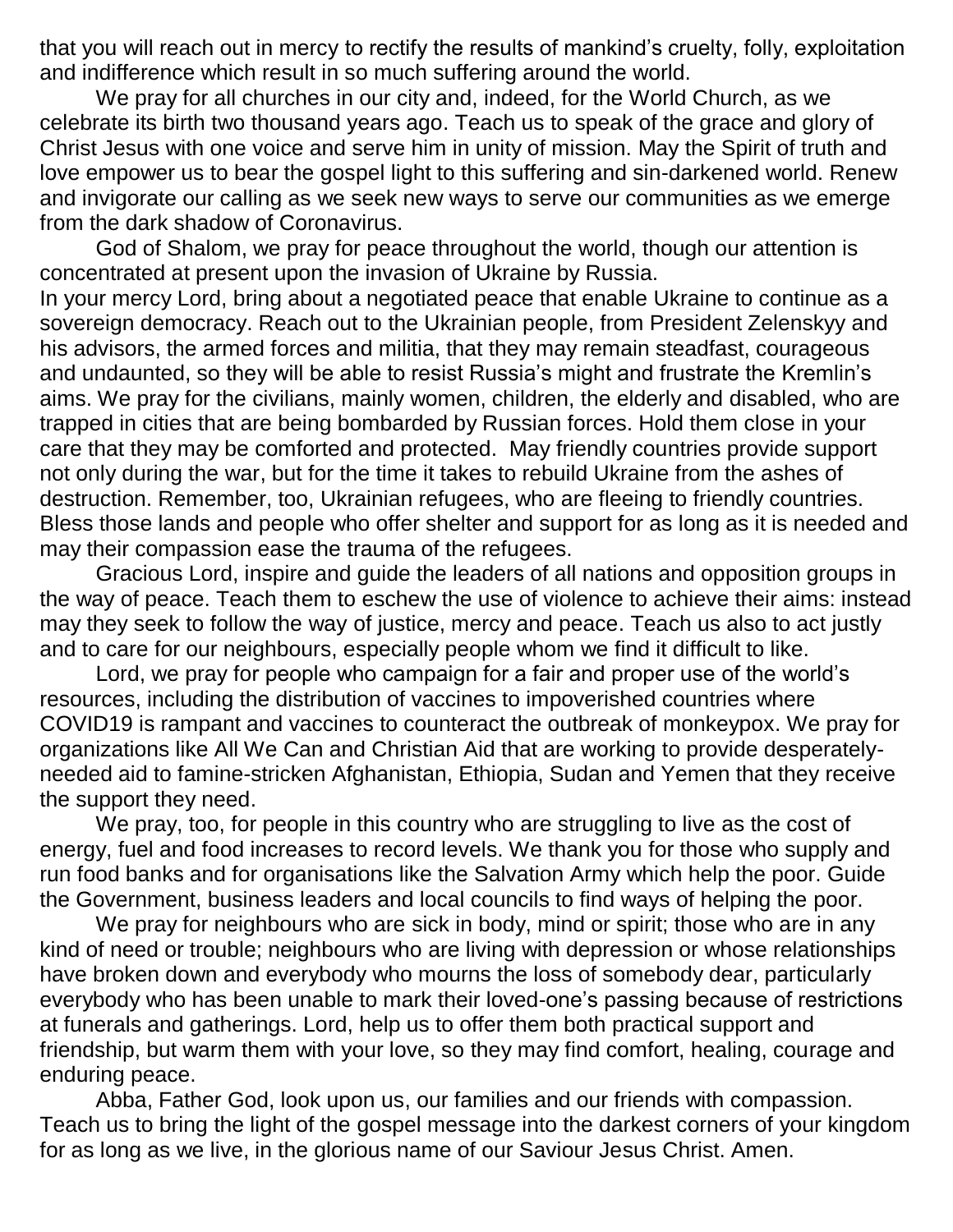## **Our reading is the Letter to the Romans chapter 5 verses1 to 5**

Now that we have been put right with God through faith, we have peace with God through our Lord Jesus Christ. He has brought us by faith into this experience of God's grace, in which we now live. And so we boast of the hope we have of sharing God's glory! We also boast of our troubles, because we know that trouble produces endurance, endurance brings God's approval, and his approval creates hope. This hope does not disappoint us, for God has poured out his love into our hearts by means of the Holy Spirit, who is God's gift to us. Amen.

*The writer of our next hymn, Christopher Wordsworth, was a nephew of the great William Wordsworth. Christopher did not do too badly: he became Bishop of Lincoln! We shall sing hymn number 301, 'Gracious Spirit, Holy Ghost,'*

**1. Gracious Spirit, Holy Ghost, Taught by thee, we covet most, Of thy gifts at Pentecost, Holy, heavenly love.**

**2. Faith that mountains could remove, Tongues of earth or heaven above, Knowledge, all things, empty prove Without heavenly love.**

**3. Prophecy will fade away, Melting in the light of day; Love will ever with us stay: Therefore, give us love.**

**4. Love is kind, and suffers long, Love is meek, and thinks no wrong, Love than death itself more strong: Therefore, give us love.**

**5. Faith, and hope, and love we see, Joining hand in hand, agree; But the greatest of the three, And the best, is love.** *© Christopher Wordsworth {1807 – 1885}*

**Address:** *"The Holy Trinity"*

The concept of God in three forms, Father, Son and Holy Spirit has always been challenging for preachers, so much so that some I know arrange to be on holiday on Trinity Sundays. I am, therefore, indebted to St. Patrick for his explanation to would-be converts in Ireland during the middle of the Fifth Century. At the time, St. Patrick faced bitter opposition to his preaching, especially when he talked about God as the Three-in-One. How, they demanded, could one God have three persons?

St. Patrick looked around for inspiration, no doubt praying for Divine guidance, when he saw some shamrock growing close by. He picked up a single trefoil and asked how many stalks it had. Thus, having established it as one plant, he showed that this one plant had three leaves built into it and declared the Trinity to be similar: the top leaf represented God the Father; the one on the right for Christ Jesus, the Son and the one on the left the Holy Spirit, God's power living in believers.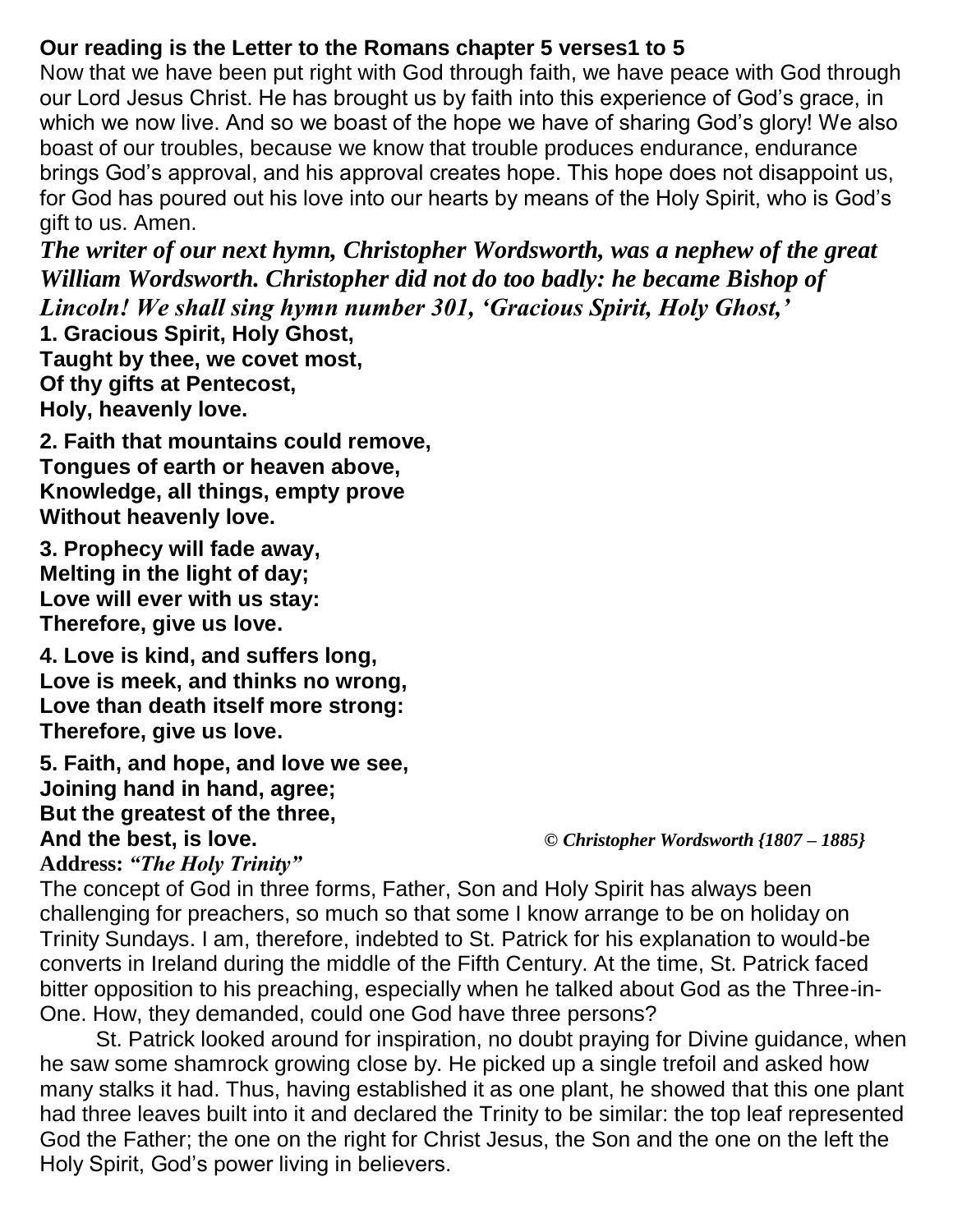So, what then is the Trinity all about? The Hebrew Bible, or Old Testament tells us about God the Father, who not only created all life, but sought to reveal himself to human beings through covenants and the prophets. The gospels record how, after repeated failures to get human beings to understand his true nature and to turn to him, God the Father took human form in Christ Jesus. His exemplary life, his healing and teaching revealed God's wisdom and loving nature, whilst his death and resurrection brought into being a new covenant between human beings and God, one in which we are his children, in which we can call him, Abba, Daddy! Acts tells us how the Holy Spirit, which Jesus told his followers would comfort, strengthen and inspire them, came at Pentecost. This gift of the Holy Spirit transformed Jesus' followers from frightened, indecisive failures, who lacked both confidence and direction, into a dynamic force who changed world history. When he came, the Holy Spirit filled them almost as though God was breathing new life into their bodies. So these men and women experienced a new life and Luke's description in Acts is of the **KIND** of life as being fired up, burning with zeal for God.

As Twenty-first Century disciples, we should take up the challenge to work in unity, even if details of our faith and worship differ. Just as the Holy Trinity are different – Father, Son and Spirit – they are one Being, working for one end, so we need to use God's great gift of love to serve our communities – indeed, to serve the world and not just fellow-Christians. The Good News we have is for everybody. No one is outside the scope of God's love – even people we find it hard even to like, or understand. At Bridge Court and Waterside House worship is ecumenical, as is my chaplaincy. I wear an ichthus as sign of faith, rather than a Methodist orb, not because I am in any way ashamed of my denomination, but because I believe strongly that churches united in love and outreach will be more adept in fulfilling Christ's commission. I pray that the unity we share here can be repeated in the wider Church and its institutions, for if it does, we will be much more effective in our service of the triune God. Amen.

*'There's a spirit in the air, / Calling people everywhere: / Praise the love that Christ revealed, / Living, working, in our world.' We close our worship with a hymn by Brian Wren. Hymn number 326, 'There's a Spirit in the air,*

**1. There's a Spirit in the air, Telling Christians everywhere: Praise the love that Christ revealed, Living, working, in our world.**

**2. Lose your shyness, find your tongue; Tell the world what God has done: God in Christ has come to stay; We can see his power today.**

**3. When believers break the bread, When a hungry child is fed, Praise the love that Christ revealed, Living, working, in our world.**

**4. Still his Spirit leads the fight, Seeing wrong and setting right: God in Christ has come to stay; We can see his power today.**